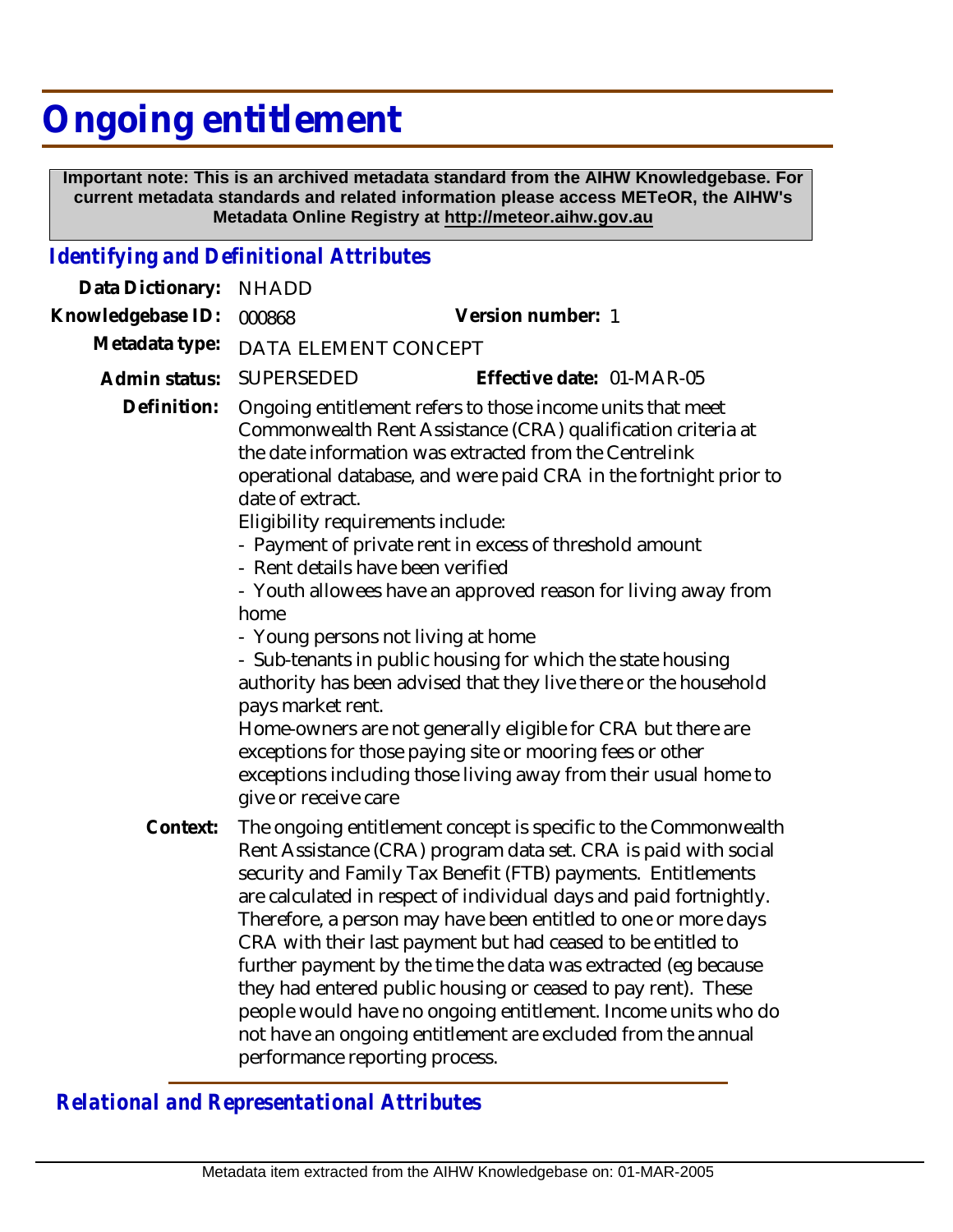**Datatype:**

Guide For Use: An ongoing entitlement is not used for a simple count of the number of people assisted but is used for most other performance indicators.

The following rules are applied to the Commonwealth housing data set including CRA to determine which income units have an ongoing entitlement to assistance. Only the first two tests for ongoing eligibility are applied when the indicator is derived from Centrelink data rather than the housing file.

1. Pays private rent in excess of threshold amount.

A valid rent amount that exceeds the rent threshold for the respective income unit type. Note that only 2/3rds of the amount paid as Board and Lodgings is to be treated as rent. Valid rent type codes that permit payment of CRA are:

- BOA board and lodgings
- LOD lodging fees
- MNT maintenance fees for nursing home or retirement village
- MOO mooring fees
- OTH not covered by any of the above
- PRI private rent
- SIT site fees

The following rent codes prevent an ongoing CRA entitlement:

- FBD free board
- FBL free board and lodgings
- FLD free lodgings
- GOV government rent
- NRP no rent paid
- Blank not coded
- 2. Rent details have been verified

Rent must be verified, or the person has been given an exemption or extra time to confirm details. Rent verification codes that permit payment are:

- COA changed address-customer has been given 14 days to verify rent details

- EXB exempt as customer is in boarding style accommodation

- EXC exempt as customer is a full time resident in non

Commonwealth funded residential care facilities

- EXE exempt from verification (no new cases allowed, replaced by other EX codes)

- EXR exempt as customer is in a refuge
- EXV exempt as customer is in a retirement village
- HAR hardship-customer has been given 28 days to verify rent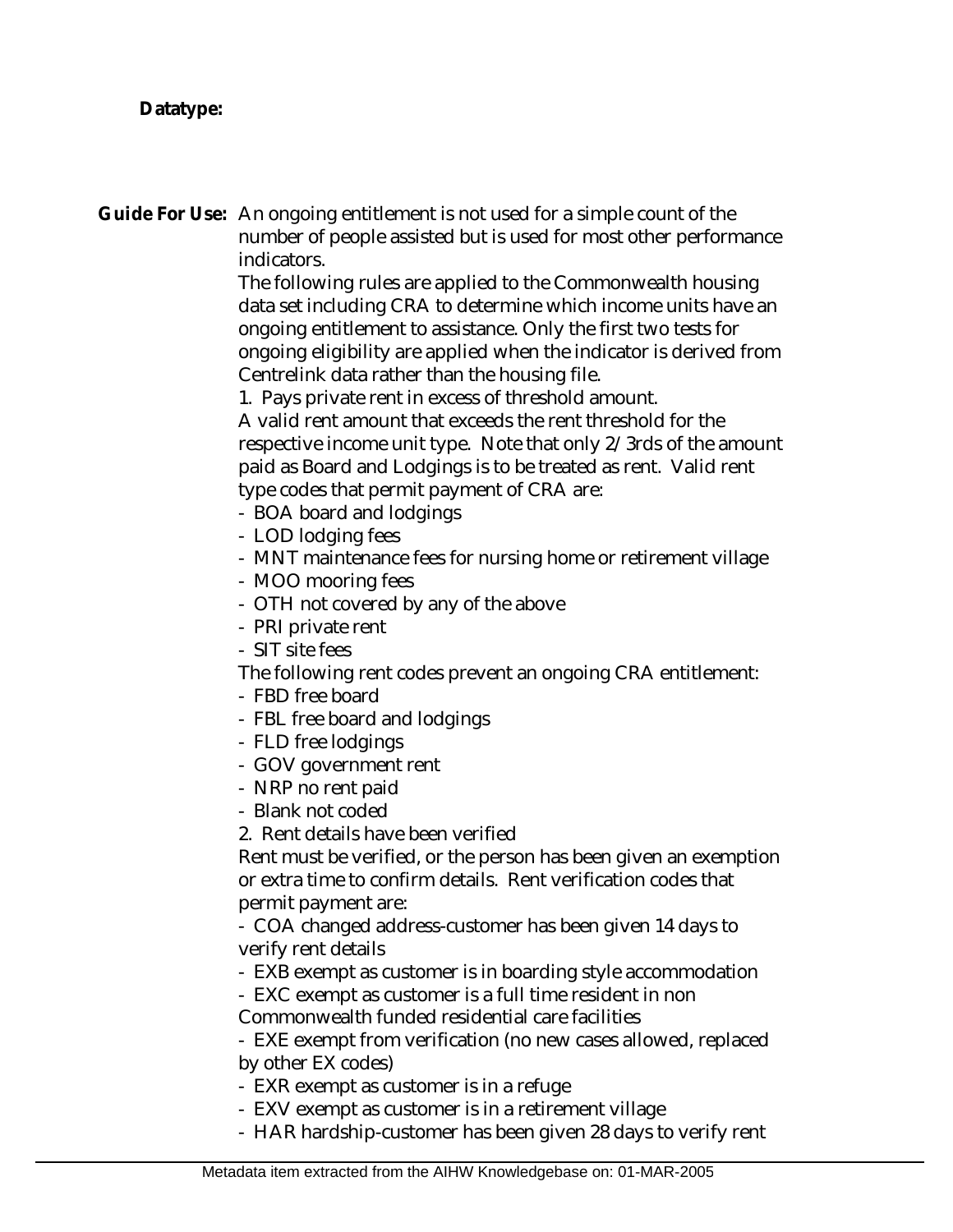details

- MA1 mailout 1 (used only for customers selected for review in April/May 2002 who had not been reviewed since March 1999. This would include most persons getting RA with the old code of VER)

- MA2 mailout 2 (used only for customers selected for review in April/May 2002 who were thought to be at risk of having incorrect details recorded)

- RES details resupplied at conversion - very old data collection process)

- RVE reverify rent - customer due to have a 6-monthly review. Have 14 days to reverify rent details.

- VEC verified (rent certificate) - rent verified by a certificate signed by landlord.

- VED verified (rent declaration) - could not provide a tenancy agreement or rent certificate but have accepted a declaration as to the current circumstances.

- VEF verified (formal) - rent verified by sighting a written tenancy agreement.

- VER verified (No new cases allowed. Remaining cases mainly thought to be in nursing homes etc and likely to be exempt from verifcation)

3. Not home-owners

In general, CRA is not payable to homeowners. There are exceptions for those living away from their usual home to give or receive care and for those paying site or mooring fees. The source files do not have the detail needed to identify those getting CRA because they are in a care situation.

The following home ownership codes prevent an ongoing CRA entitlement

- GFH government funded aged care-home owner
- GFN government funded aged care-non-homeowner
- SRH special residence (homeowner)

- Blank not coded

The following home ownership codes prevent an ongoing entitlement to CRA unless the rent type is site fees or mooring fees:

- POH purchasing own home

- HOM home owner
- PAR owns jointly with someone other than partner
- LIF bequeathed life interest
- DEE deemed interest in home
- JNT joint ownership with partner
- OTH other form of ownership
- 4. Youth allowees living away from home